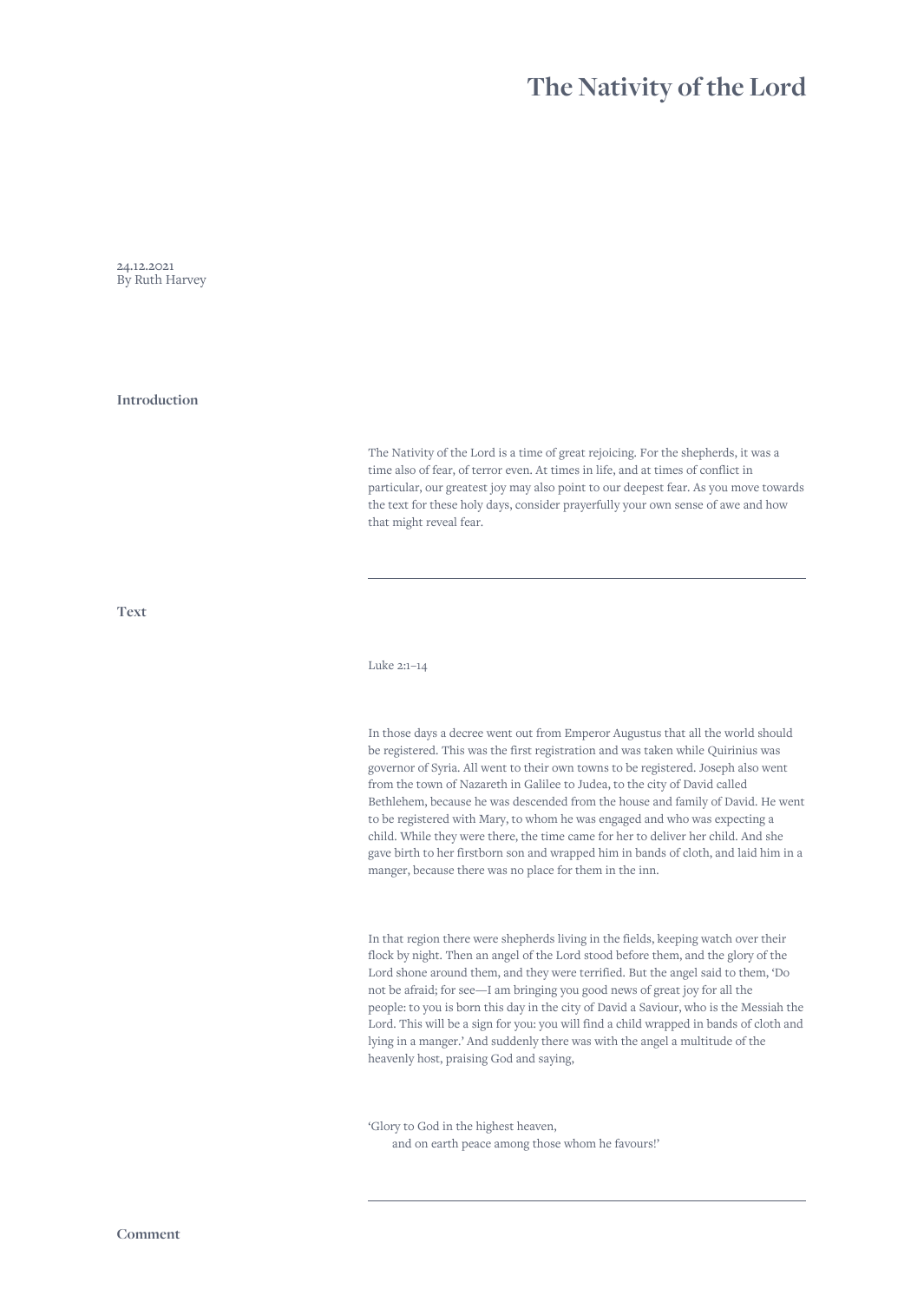Birth didn't scare me. It was the talk of others' fears that shook me.

I didn't think I was afraid. Then I heard their stories– grown men who work dark nights, comforted by angels: 'do not be afraid'.

I didn't think I was afraid. Then he shared his dream – my beloved, reassured by visions: 'do not be afraid'.

I didn't think I was afraid. Then they said: 'do not return home'.

And now, I am afraid…

…I fear for this child and our lives, on the run, uncertain, fleeing, from the 'fear–power'–driven recklessness of those unprepared to trust; unsure of their place in the world.

In these uncertain times I choose to remember that the fear of those lost in reckless power is overturned by the magnitude of the love our God has for us.

And so I return to my fearlessness, and trust in the angels who said: 'do not be afraid'.

There is a song that the Wild Goose Resource Group teaches, based on scripture:

*'Don't be afraid, my love is stronger, my love is stronger than your fear. Don't be afraid, my love is stronger, and I have promised, promised to be always near'.*

This is what my colleagues in the Wild Goose Resource Group say about this song:

'At a recent Greenbelt Festival, a woman approached one of our group and said, "I was here last year, when you taught *Don't be afraid*. At that time, I was pregnant.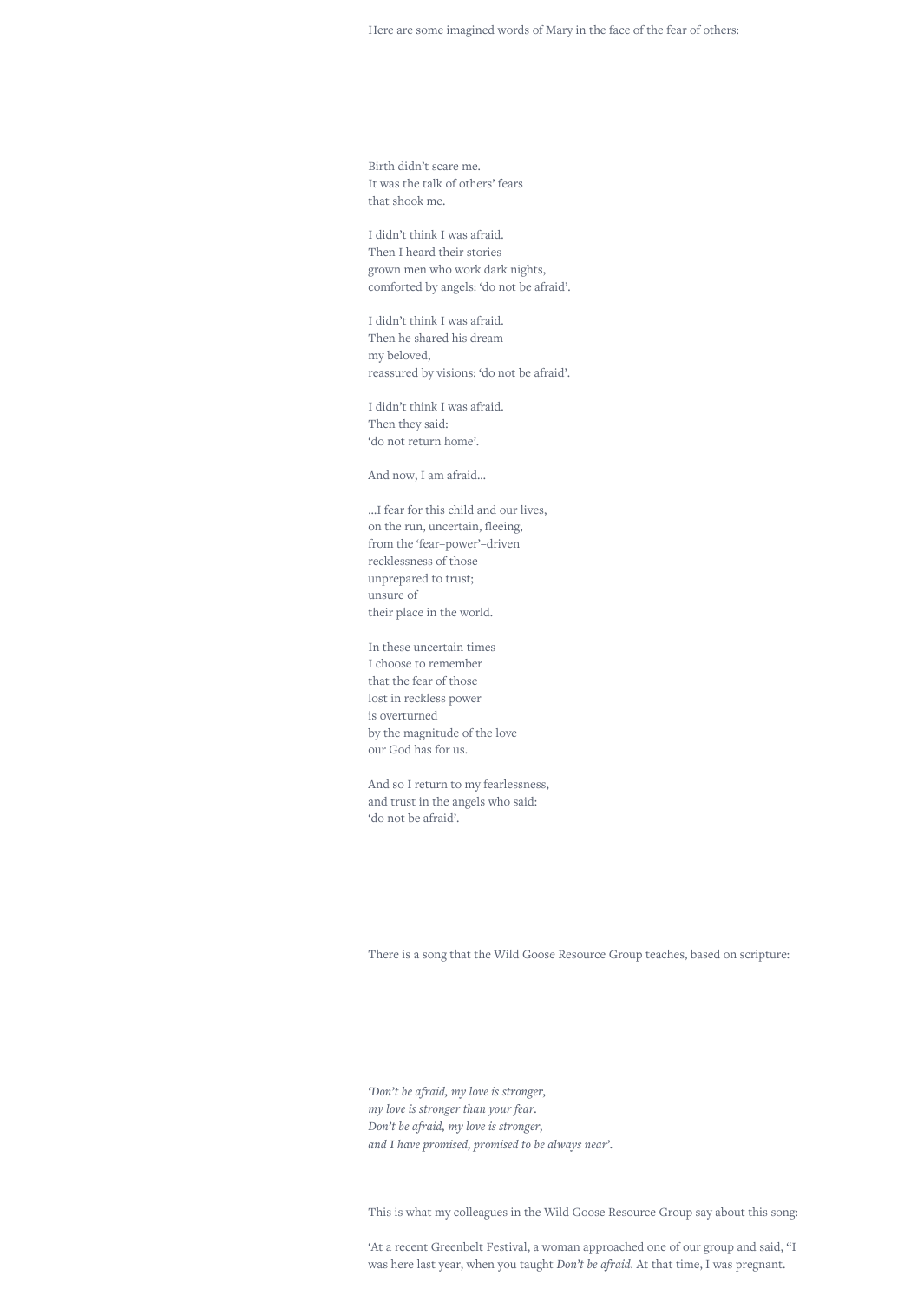Soon after I had my baby, I went into a severe postnatal depression and had to go into a psychiatric hospital. All through that time, one of the things that kept me going was singing to myself the words of the song". This is testimony to the effectiveness of this verse as much as a vindication of the value of scriptural words set to music which, far removed from the situation of first singing, can become a resource for personal devotion'.

When we stare fear in the face it can be terrifying and provocative. The birth of a baby can be at once joyful and deeply unsettling.

At times of great change, of transition, there can often be conflict. That conflict may be rooted in fear, or terror of the unknown. The angels – awesome, other– worldly, unsettling –were both the evokers of fear, and the carriers of the message of love and peace.

In times of conflict, it can sometimes be that those very people or experiences that provoke the greatest fear and terror may also hold within them the gift of peace and love that we need to receive.

In situations of conflict there is a tendency to view the 'other' as the enemy. The story of The Nativity offers us the hope that at the heart of unsettling, even fearful experiences, there is love: a love that is stronger than fear.

**Response**

- Usually our bodies alert us to fear: maybe the hairs on the back of our neck stand up, our hands become clammy, our breathing quickens, we feel a pit in our stomach. These are signs to 'watch out', to 'take care'. What are the signs that your body gives you when alerting you to fear?
- As we prepare for the birth of Jesus, as we wait with Mary and Joseph, with the shepherds and the angels, consider what makes us afraid.
- Consider how we respond to fear and uncertainty, and how these responses might help us now and in the future to face into our fears.

**Prayer**

## Loving God,

May we this day live with the fearlessness of Mary and the courage of the shepherds, who in the face of their fears nevertheless trusted the angels and followed their hearts' yearnings.

As we face our fears today and daily, may we know the magnitude of God's love.

May this love spill out from our hearts and transform all who